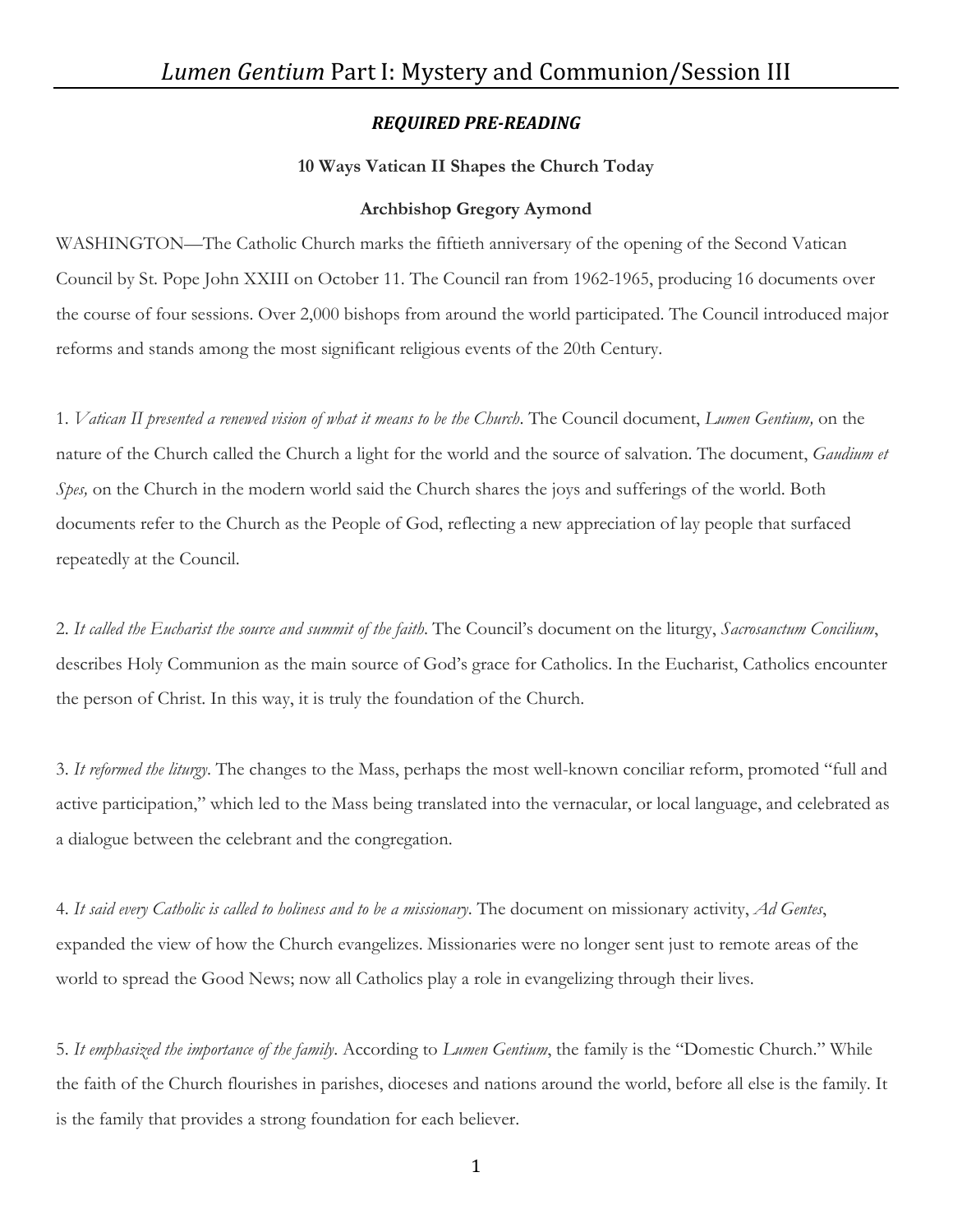6. *It reshaped the Church's relationship with other Christians and other religions*. At Vatican II, the Church adopted a spirit of respect and dialogue toward other faith traditions. Ensuing dialogues have built bridges of understanding and strengthened relationships with Orthodox Christians, Jews, Muslims, Protestants and others.

7. *It promoted collaboration*. The document, *Christus Dominus,* promoted"collegiality," or collaboration within the Church. Bishops, priests, religious and lay people all work together in a way that didn't in the past. Bishops collaborate through episcopal conferences like the U.S. Conference of Catholic Bishops and state-level Catholic Conferences. The Council also encouraged "subsidiarity," by which authority is divided up and decisions are made at the appropriate level.

8. *It updated the Church*… John XXIII saw Vatican II as a chance for renewal in the face of the "signs of the times" and said he called the Council to open a window and let in fresh air. This resulted in reforms that made the Church more accessible to the modern world, such as Mass in the vernacular and dialogue with other believers, and the openness of the Council was reflected in the presence men and women religious, lay people and even non-Catholics among its official observers.

9.*…but it also returned the Church to its roots*. Vatican II also reformed the Church through a back-to-basics approach. This meant renewed appreciation for Scripture, the Church Fathers and the restoration of ancient traditions such as the permanent diaconate and the multi-step process for adults joining the Church.

10. *Then-Father Joseph Ratzinger (now Pope Benedict XVI) played a significant behind-the-scenes role*. The bishops at Vatican II were assisted by brilliant theologians. These assistants, or *periti*, included Joseph Ratzinger, who assisted Cardinal Josef Frings of Cologne, Germany. Father Ratzinger was involved in drafting speeches, shaping documents and defining the overall trajectory of the Council.

More information on Evangelization is available online: [Evangelization | USCCB](https://www.usccb.org/committees/evangelization-catechesis/evangelization)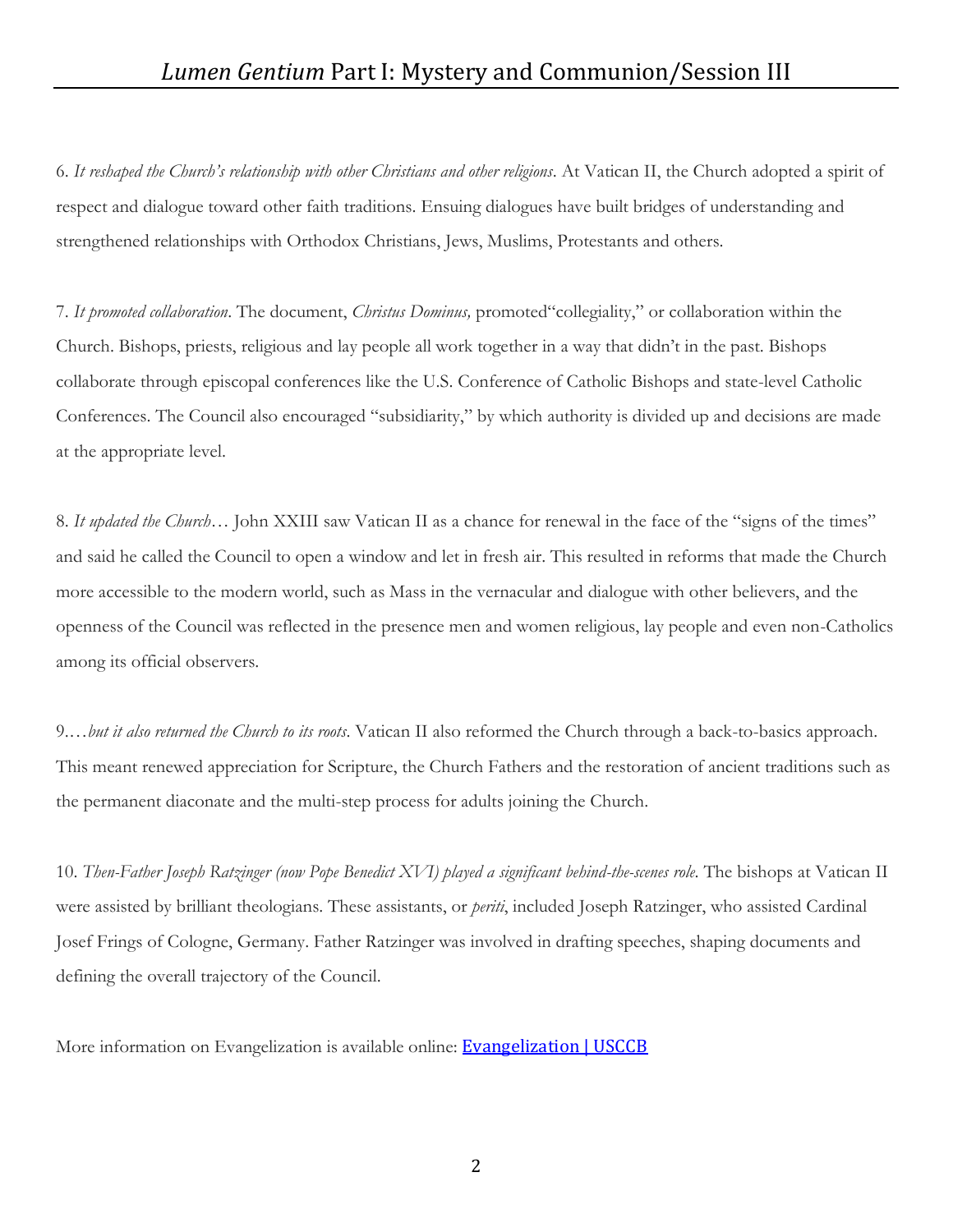# **COURSE OUTLINE: The Church and Ecumenism**

# I. INTRODUCTION

- a. Introductory remarks followed by short video and group discussion
- b. Recap discussion

# **DISCUSSION**

# **Please share your thoughts from last week on the discussion questions.** *How do you foster a relationship with God in your students? How do you encourage family Mass participation?*

# II. THE FOUR MARKS OF THE CHURCH

- a. One
	- i. One source = the source of the Church's Oneness is the Oneness of God in the Trinity
	- ii. One soul = the Church is animated by the Holy
	- iii. One founder = Jesus Christ
	- iv. How we are One = Invisible and Visible Bonds of Communion with the Church
		- 1. Invisible = Life of Grace
		- 2. Visible = Profession of One Faith, Common Celebration of Sacraments, and Apostolic Succession
- b. Holy
	- i. Holy because of the presence of Christ, the Holy Spirit, and the Saints
	- ii. The Holiness of the Church on earth is real but imperfect
- c. Catholic
	- i. Universal = found all over the world
	- ii. Fullness of Salvation = Contains all elements set down by Christ for His Church
- d. Apostolic
	- i. Built on the foundation of the Apostles
	- ii. Keeps and hands on faithfully the deposit of faith given to the Apostles
	- iii. Taught, sanctified, and governed by the successors to the Apostles

# **DISCUSSION**

#### **Fr. Shenosky explains that the Holiness of the Church on earth is real but imperfect. What does this mean to you? How does this fact affect both your personal faith and the way you hand the faith down to the next generation?**

# III. THE UNIVERSALITY OF THE CHURCH

- a. *"All people are called to belong to the new people of God. […] All men are called to be part of this catholic unity of the people of God which in promoting universal peace presages it. And there belong to or are related to it in various ways, the Catholic faithful, all who believe in Christ, and indeed the whole of mankind, for all men are called by the grace of God to salvation."* (*Lumen Gentium* II.13)
- b. Catholics in Relation to the Church (*Lumen Gentium* II.14)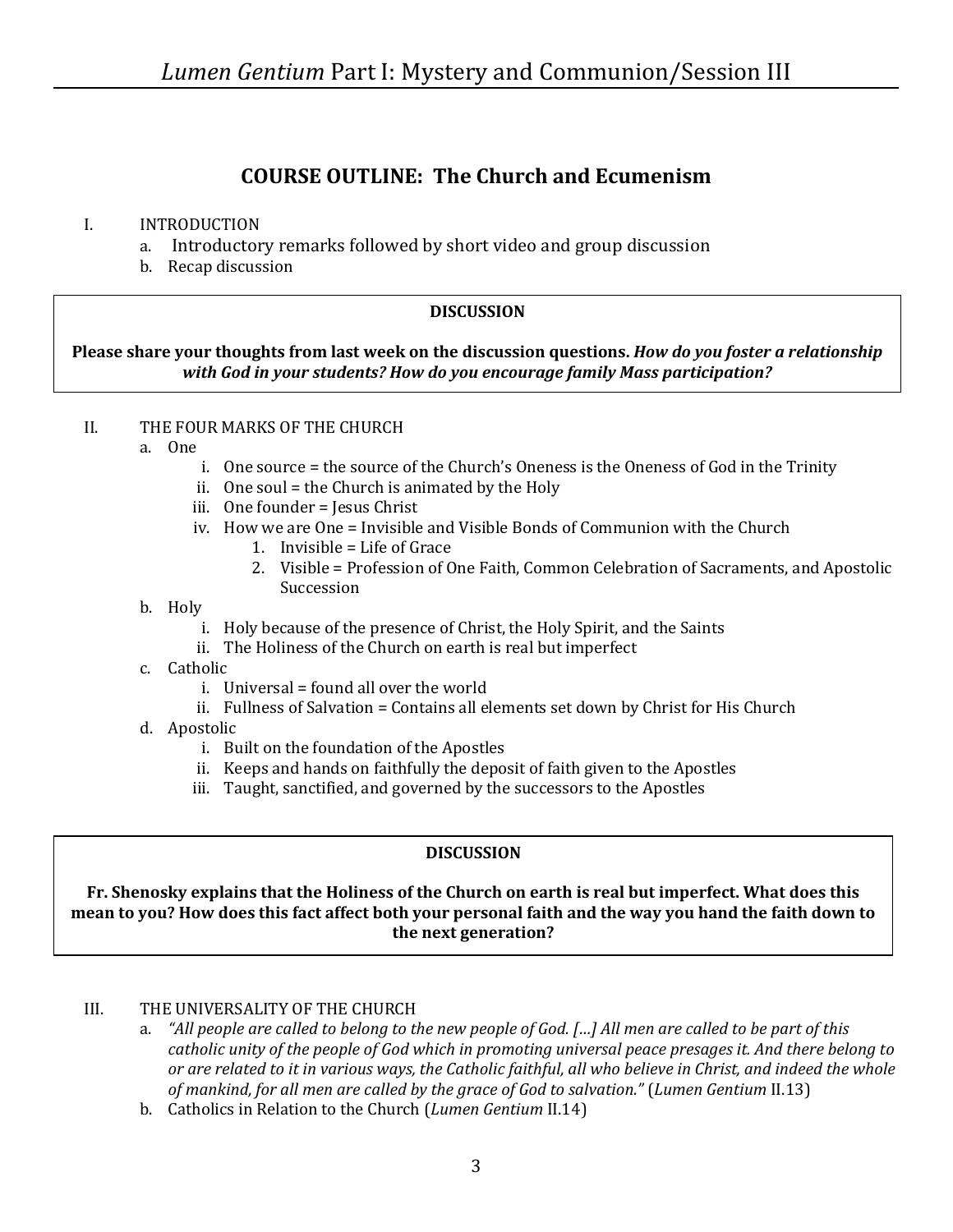- i. Visibly bonded with the Church through the profession of faith, the sacraments, and ecclesiastical government and communion
- ii. Invisibly bonded through a life of grace
- c. Other Christians in Relation to the Church (*Lumen Gentium* II.15)
	- i. There is a real though imperfect communion with the Catholic Church due to elements of sanctification and truth outside the Church = we are all baptized in Christ, honor Sacred Scripture, belief in the Trinity, etc.

# **DISCUSSION**

### **How can we as Catholics better relate to other Christians in our community based on the precepts set out in** *Lumen Gentium* **15?**

- d. Non-Christians in Relation to the Church (*Lumen Gentium* II.16)
	- i. Refers to all those who *"sincerely seek God and moved by grace strive by their deeds to do His will as it is known to them through the dictates of conscience.(19\*) Nor does Divine Providence deny the helps necessary for salvation to those who, without blame on their part, have not yet arrived at an explicit knowledge of God and with His grace strive to live a good life. Whatever good or truth is found amongst them is looked upon by the Church as a preparation for the Gospel."*
	- ii. The Catholic Church and the Jewish faith maintain a special relationship
		- 1. Revealed faith
		- 2. Expectation of the Messiah
		- 3. Our elder brothers in the faith
	- iii. The Catholic Church and the Muslim faith maintain a relationship founded in our common father, Abraham

### IV. THE CHURCH'S ECUMENICAL COMMITMENT

- a. Vatican II acknowledged that there are elements of truth and holiness in other religious traditions and committed the Church to the furthering of the ecumenical movement in order to work towards Christian unity.
- b. Spiritual Ecumenism = praying for Christian unity
- c. Ecumenical Dialogue = better understanding of how each Christian community sees the Christian faith
- d. True Ecumenism = honest sharing of beliefs in an atmosphere of mutual respect in order to foster
- e. Interreligious Dialogue = aimed at the unity of humanity and promotion of world peace

### V. "OUTSIDE THE CHURCH THERE IS NO SALVATION"

- a. The Church is the universal sacrament of salvation (*Lumen Gentium* VII.48)
- b. The Church is Christ's instrument for the salvation of all (*Lumen Gentium* II.9)
- c. All are called to belong to the people of God (*Lumen Gentium* II.13)
- d. Christ affirmed the necessity for faith and baptism = faith and baptism are found in the Church, therefore Christ affirms the necessity for the Church
- e. God offers to all the possibility of being made partakers or sharers in the Paschal mystery = anyone who is saved, no matter what religion they profess, is saved by Jesus Christ in his Paschal mystery
- f. The Church presumes the innocence of those who have not the Gospel or been turned away by poor examples of Christianity